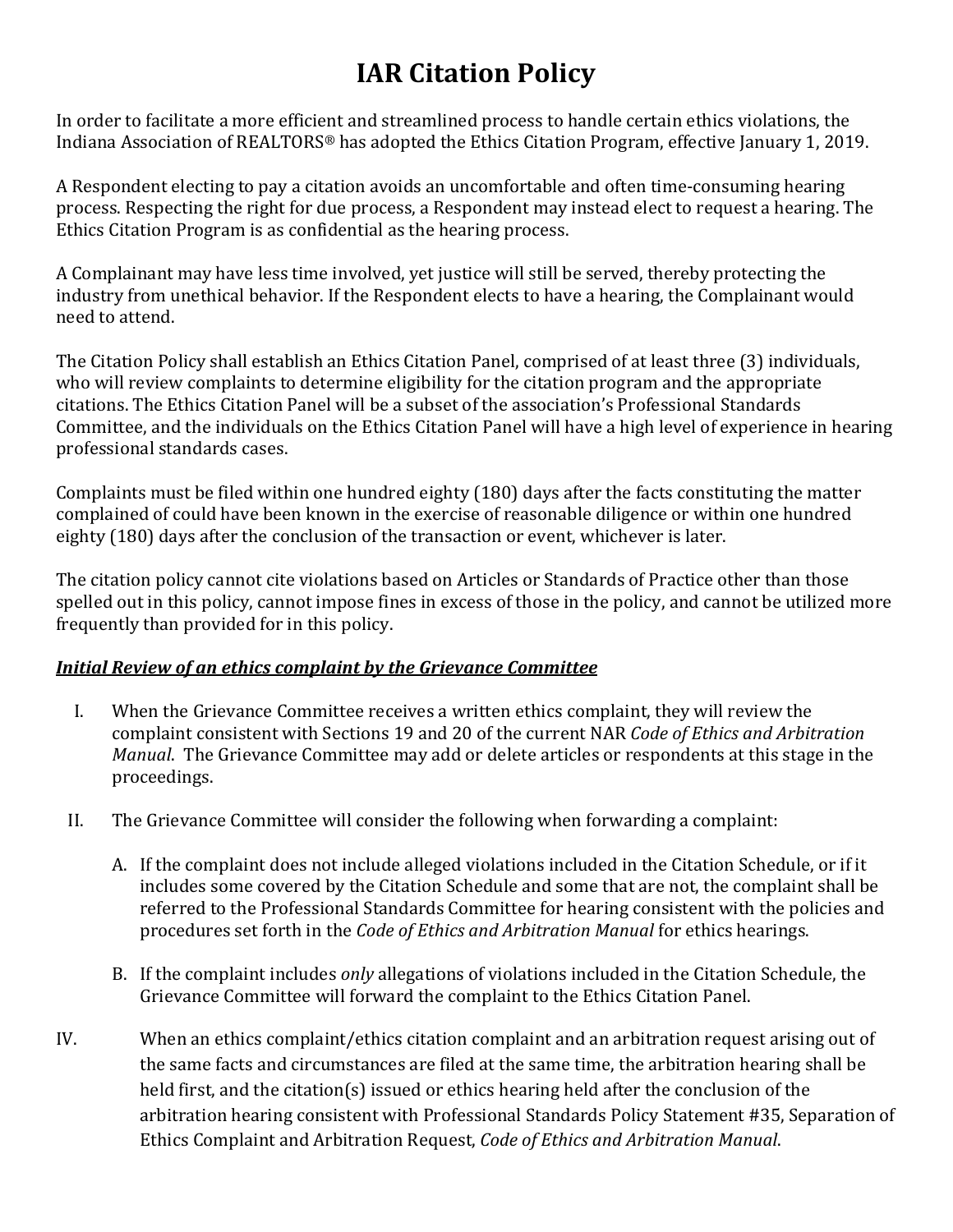## *Initial Review of an ethics citation complaint by the Ethics Citation Panel*

If the Ethics Citation Panel believes a violation has occurred, they will issue a citation and impose discipline consistent with the association's Citation Schedule. In the event the members of the Ethics Citation Panel determine the conduct described in the complaint is sufficiently egregious to warrant a hearing rather than a citation, the complaint shall be referred to the Grievance Committee to determine if the complaint should be forwarded to the Professional Standards Committee for a hearing consistent with the policies and procedures set forth in the *Code of Ethics and Arbitration Manual*.

## *Issuance of Citations*

- I. Citations will be sent to respondents including the identity of the complainant. A copy of the citation shall also be sent to the Managing Broker of the respondents' office. If the respondent changes firms before or after the complaint is filed but before the citation is issued, both the former and current Managing Broker will receive a copy of the citation.
- II. The respondent will have twenty (20) days from transmission of the citation to request a full due process hearing on the complaint.
	- A. If the respondent accepts the citation, or if the respondent does not request a hearing within twenty (20) days of transmission of the citation, this shall be deemed to be a final resolution of the complaint, which shall not be appealable or subject to any further review.
	- B. If the respondent accepts the citation, or if the respondent does not request a hearing within twenty (20) days of transmission of the citation, payment must be received by the association no later than **5** days after the date of acceptance or time period to request a hearing has elapsed.
		- 1. The case will be deemed to be closed upon receipt of payment, and notice will be provided to the complainant that a citation has been issued and paid.
		- 2. Failure to pay the citation amount within **5** days after the date of acceptance or after the time period to request a hearing has expired will result in the automatic suspension of membership until the citation has been paid.
	- C. The complainant will be notified of the resolution of the complaint within 5 days of its conclusion, including what citations were issued and the amount of any fine.
	- D. If the respondent requests a hearing within the time specified, the complaint shall be referred to the Grievance Committee for review to determine if the complaint should be forwarded to the Professional Standards Committee for hearing. If the complaint is forwarded, the complainant who initially filed the complaint will be notified and will be afforded all due process rights provided for in the *Code of Ethics and Arbitration Manual.* Should the complainant be a member of the public who refuses or is unable to participate in the hearing, or should the complainant be a REALTOR® member who refuses or is unable to participate in the hearing, the provisions of Section 21(f)(3) in the NAR *Code of Ethics and Arbitration Manual*  shall apply.